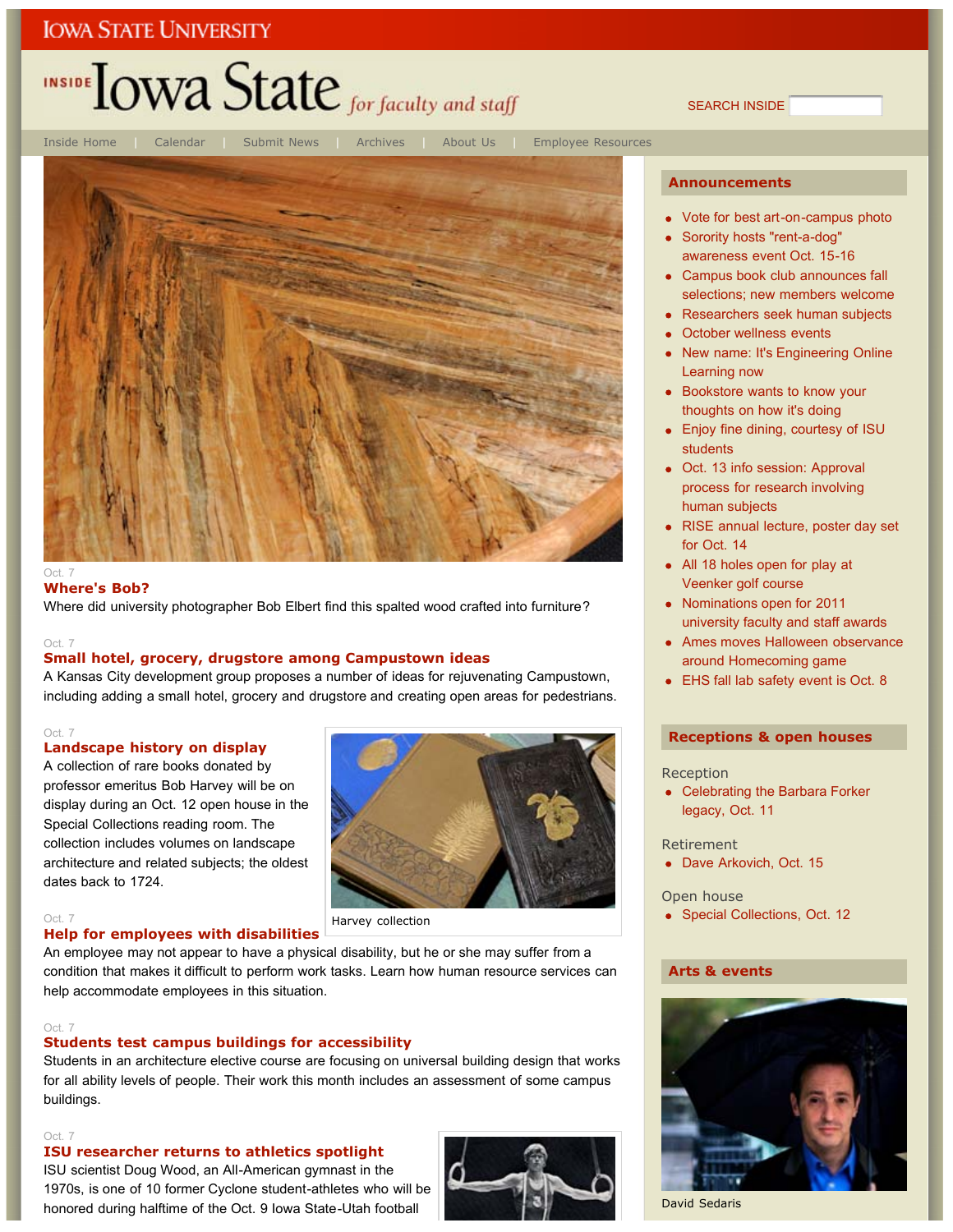game.

#### Oct. 7

#### **Hach Hall dedication is Friday**

The new Hach chemistry building, which opened in August, will be formally dedicated during a 2 p.m. ceremony Oct. 8. The university community is invited; tours will be offered following the ceremony.



Doug Wood

#### Oct. 7

#### **Double-check your 2011 calendars**

The Big 12 Conference shake-up forced administrators to adjust future football schedules. ISU's 2011 home schedule was changed to accommodate the new 10-team league.

Published by University Relations, inside@iastate.edu, (515) 294-7958, Ames, Iowa 50011. Copyright © 1995-2010, Iowa State University of Science and Technology. All rights reserved.

#### Painfully funny

Humorist David Sedaris will take the Stephens stage Oct. 14 for a night of laughter, biting wit and audience participation.

#### **Around campus**

- Reminder: Flu/H1N1 vaccine clinic begins Monday
- ISU senior presents research findings in China
- Vilsack to headline town hall meeting on campus Oct. 12

#### **Inside tools**

Print this edition (PDF) RSS | Twitter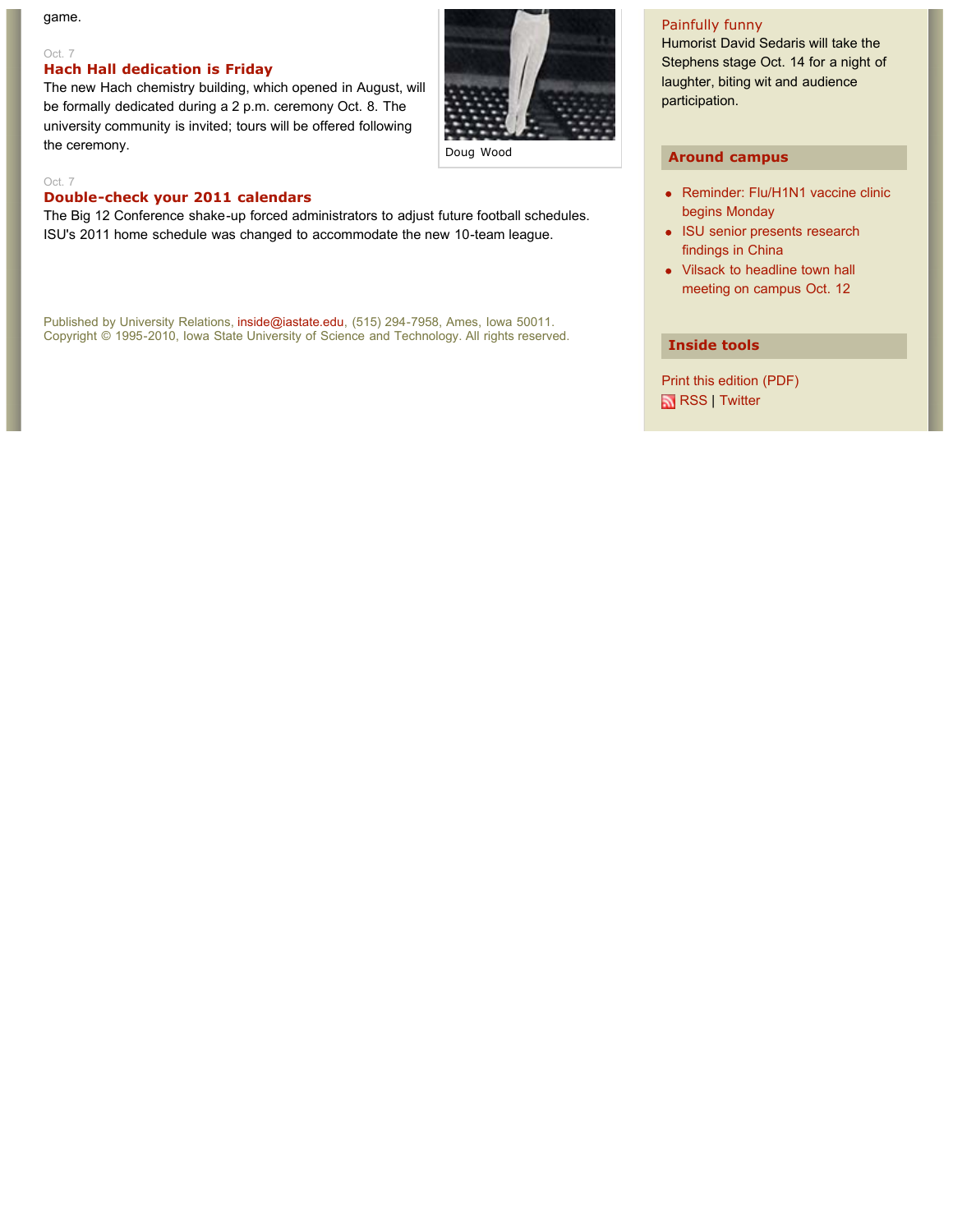# **INSIDE OWA State** for faculty and staff

SEARCH INSIDE

Oct. 7, 2010



## **Where's Bob?**

University photographer Bob Elbert gets a final shot of the student-designed, employee-crafted media table in the first floor conference room of the Biorenewables Research Laboratory. The design was selected about a year ago; construction began in mid-spring and continued through the dedication of the new building on Sept. 17.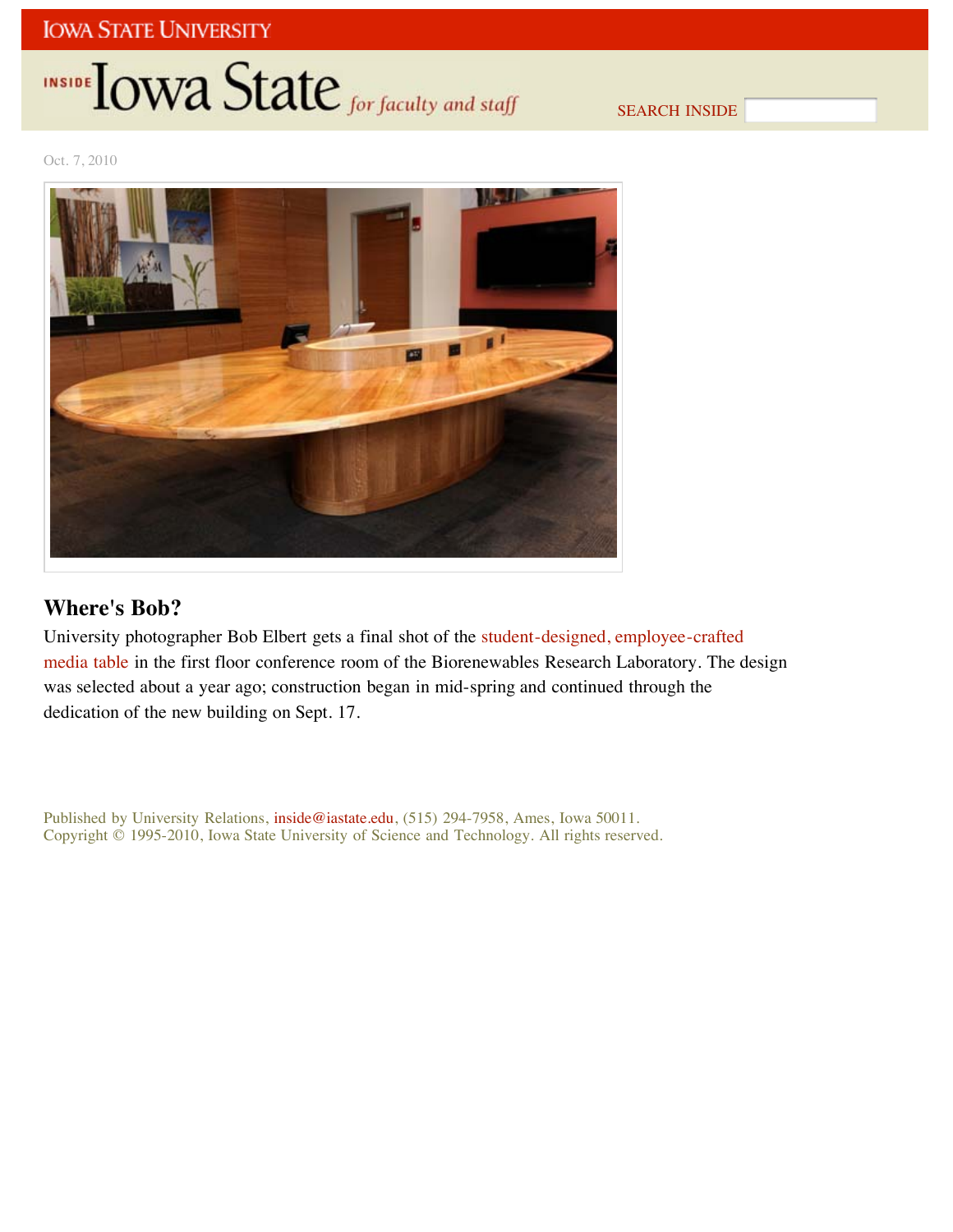# INSIDE **IOWA State** for faculty and staff

SEARCH INSIDE

Oct. 7, 2010



They include a small grocery and drugstore (yellow), hotel and small shops (purple), a movie theater that can be used for classrooms (orange), and open green space/parking (blue). The red block represents the future intermodal transportation facility. Future development areas are in green. Full-size map. *Image courtesy of Lane4 Property Group*.

## **Small hotel, grocery, drugstore among Campustown ideas**

by Diana Pounds

A Kansas City development group offered a number of proposals for rejuvenating Campustown during community meetings last week. Among ideas floated by Lane4 Property Group were:

- A hotel, small shops and restaurants in a new facility (SW corner of Lincoln Way and Welch Avenue)
- A neighborhood drug and grocery store (SE corner of Lincoln Way and Welch)
- A classroom-by-day, movie-theater-by-night structure (SW corner of Chamberlain Street and Welch)
- More open spaces for pedestrians and easier parking for drivers

Lane4, under an agreement with the city of Ames to create a development concept for Campustown, held a series of meetings in early summer to gather information from the Ames and campus community.

Two Lane4 officials, president Owen Buckley and director of development Hunter Harris, made a second visit last week to summarize what they'd heard in the summer and present some preliminary ideas for Campustown development. Here are a few ideas discussed during the Sept. 29 public session:

## **Drawing more people**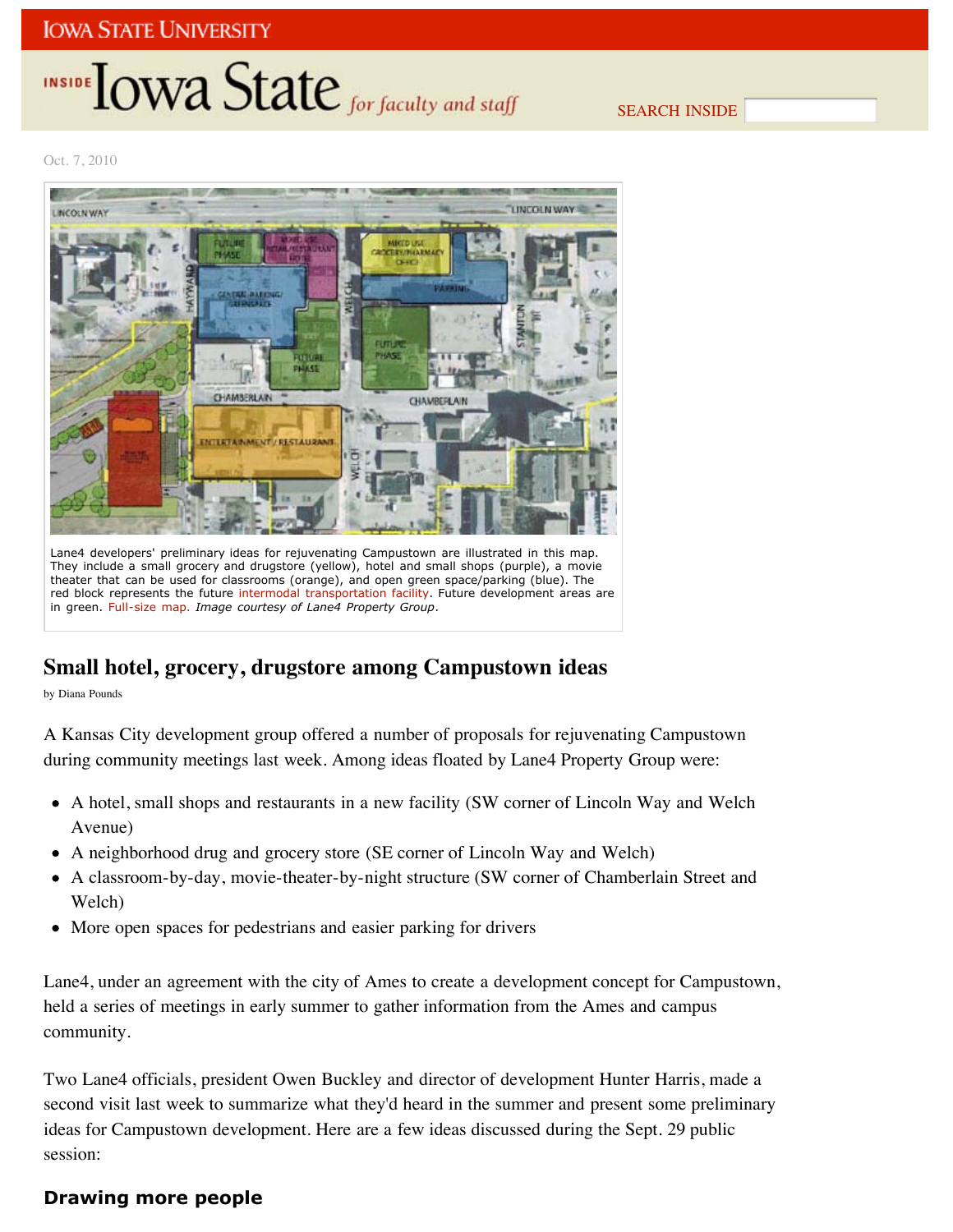There's opportunity to bring more people from Ames and beyond to Campustown, the developers said. They propose broadening Campustown's appeal by populating it with small shops and restaurants and making it easier to park. One parking option under consideration is angled parking along Welch.

### **Open areas, safe crossings**

To make Campustown more pedestrian friendly, Lane4 suggests adding open areas with sidewalk cafés and park benches. While a key goal is to ensure that walkers can safely cross Lincoln Way, developers say a raised pedestrian bridge over the busy street probably will not be among feasible options.

## **The hotel**

The developers envision a small hotel located above a number of shops and restaurants. Harris said Lane4 officials are talking with national hotel groups, like Hilton and Marriott, about the possibilities. A Campustown hotel is expected to be popular with parents, alumni and other university visitors, Harris said. In response to a question about the future of Hotel Memorial Union, Harris said Lane4 officials would suggest that Iowa State consider eliminating the Union hotel service if a new hotel comes to Campustown.

### **Classrooms, movie theater**

Lane4 developers propose building a six-screen movie theater, with auditorium seating ranging from 80 to 300. During the day, classes would be held in the facility. Government of the Student Body representatives attending the meeting said GSB was interested in the movie-classroom idea and has put on hold plans to lease and operate Varsity Theater, which closed in 2009. There's precedent for combination movie-classroom facilities. Ryerson University in Toronto, Canada, holds classes in 12 auditoriums in a commercial movie theater complex.

## **Grocery and drugstore**

The Campustown of yesteryear provided more goods and services, Buckley said. People could even buy shoes and get watches fixed there. The proposed neighborhood grocery and drugstore would help bring more staples, things like Band-Aids, pens and aspirin, back to the area, he said.

## **Bars belong**

In response to a question, Buckley acknowledged that bars are a big part of Campustown. "We understand that college students like to have beer and pizza and hang out," he said. He added Campustown bars are an attraction for alumni, as well as students.

## **ISU employees in Campustown**

The developers suggest that ISU relocate some of its offices to the Campustown area, perhaps occupying space on upper levels of the proposed grocery/drugstore facilities. By bringing jobs to Campustown, Iowa State would assist in bringing more people to the area to patronize shops, Harris said.

## **Complementing the local look**

In answer to a question, the developers said new facilities must complement Campustown's character. Campustown shouldn't look like South Duff, Buckley said. It mostly should be populated by local shops and boutiques. However, Buckley added, a large retail operation in Campustown could help bring customers to the smaller shops.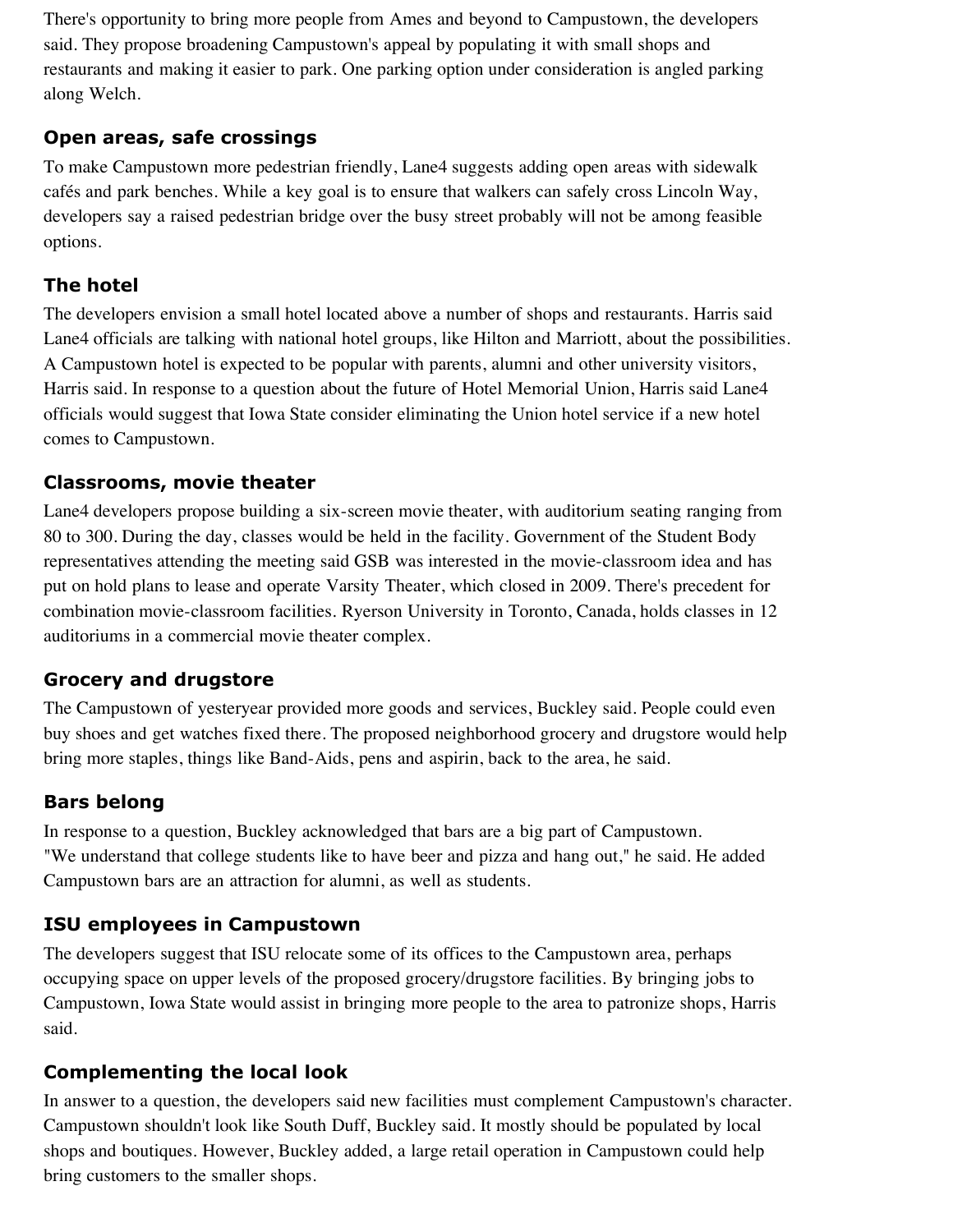#### **What's next?**

Lane4 will:

- Encourage community feedback and participation
- Work with interested hotel and business operators on leasing and marketing agreements
- Develop, with the city and university, a master plan
- Discuss new ideas for Campustown with current businesses in the area
- Develop project costs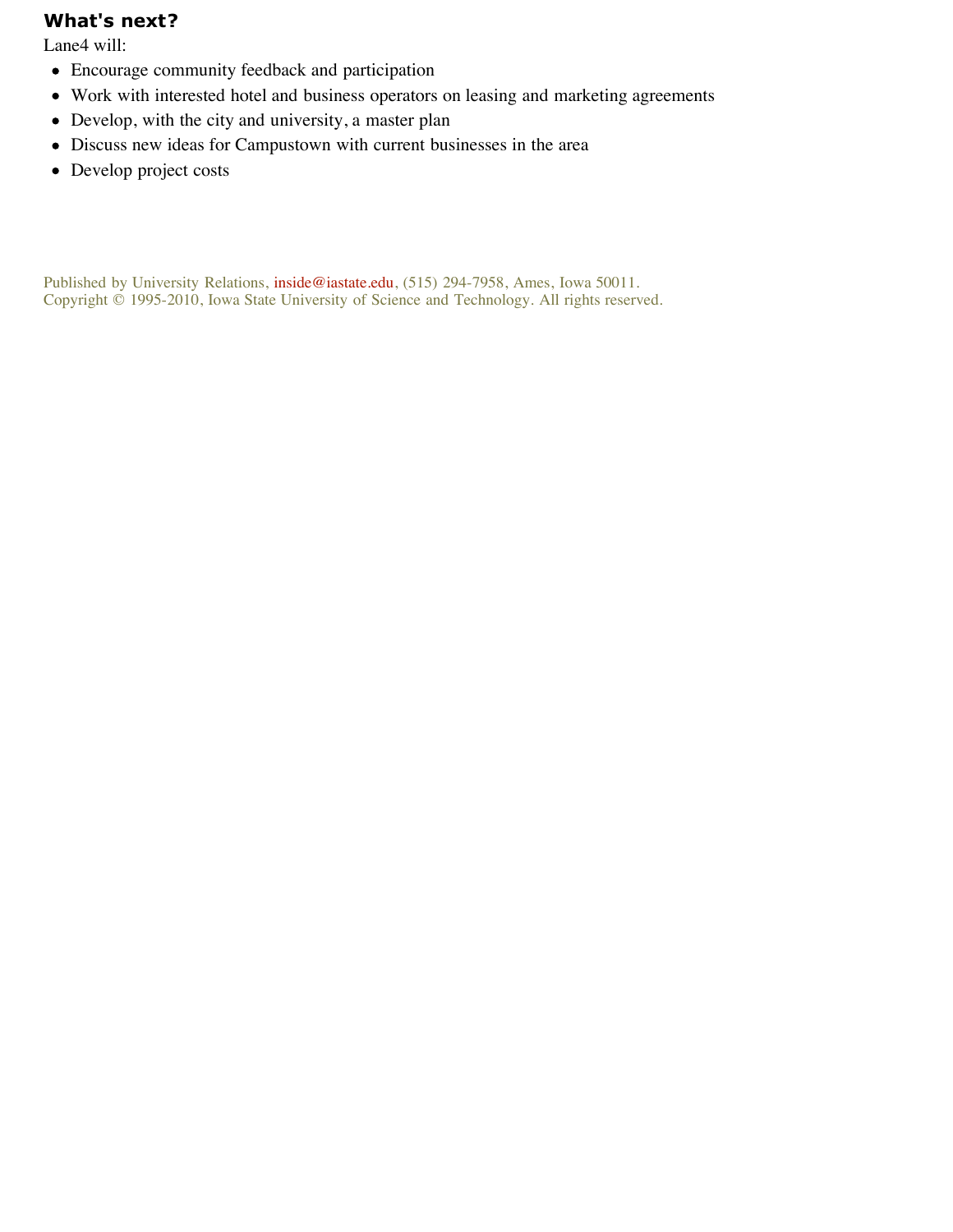# INSIDE LOWA State for faculty and staff

SEARCH INSIDE

Oct. 7, 2010



## **Landscape history on display Oct. 12**

Bob Harvey, an Iowa State alum and professor emeritus of landscape architecture, has donated a collection of unique and rare books to ISU Special Collections. A selection from the 91 books will be on display during an Oct. 12 open house (4-5:30 p.m., 403 Parks Library), and Harvey will be on hand to answer questions. Library conservator Melissa Tedone also will be available to talk about her work to restore the bindings.

The exhibit reflects Harvey's lifetime of collecting volumes on landscape architecture, plant taxonomy and related subjects. He combed through bookstores wherever he traveled, using the books for reference, research and practice. The oldest volume dates back to 1724, and many others were printed in the 18th and 19th centuries. *Photo by Bob Elbert*.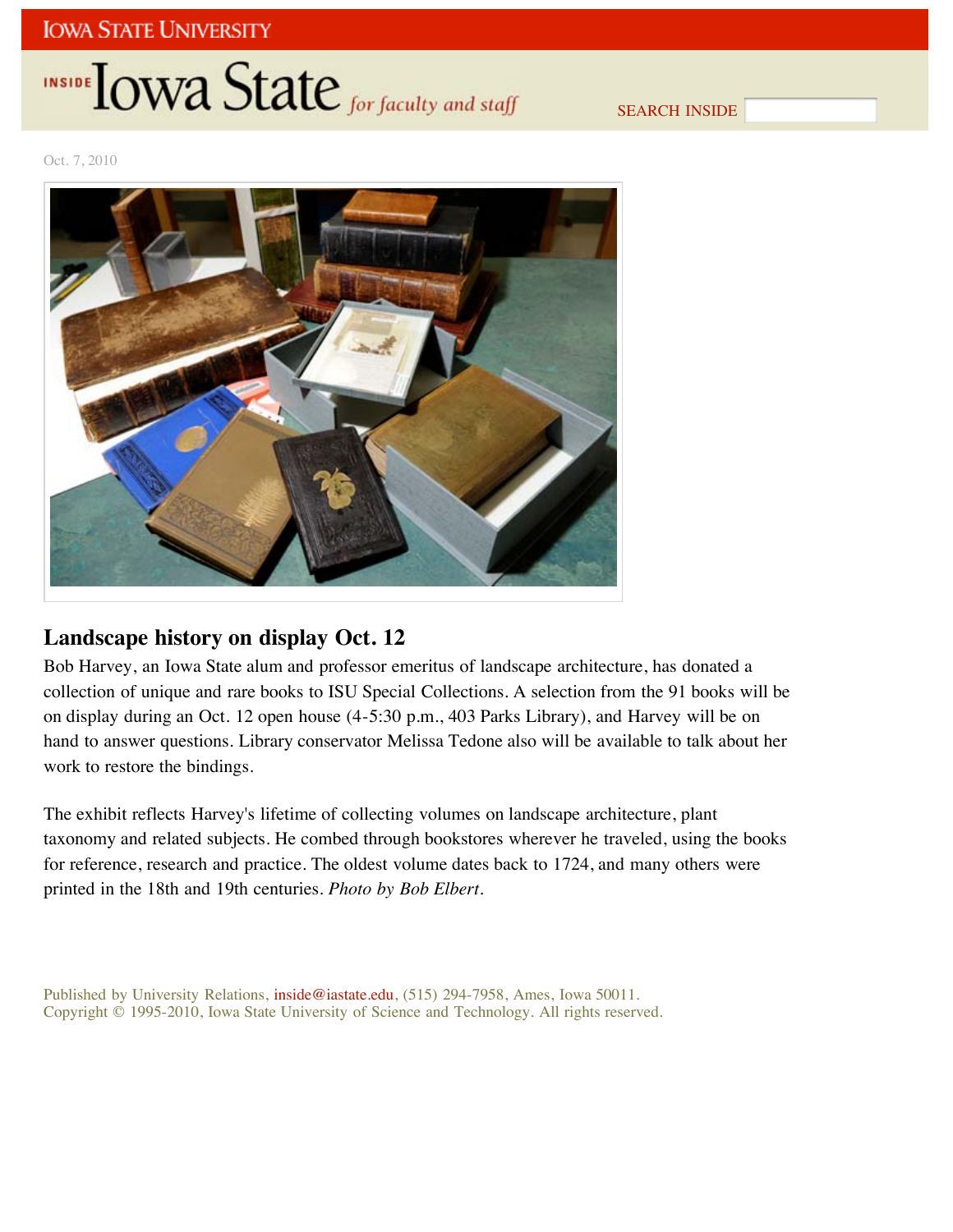# **INSIDE TOWA State** for faculty and staff

Oct. 7, 2010

## **Help for employees with disabilities**

by Paula Van Brocklin

October is National Disability Employment Awareness Month, and human resource services wants ISU faculty and staff to know that accommodating employees with disabilities goes beyond wheelchair accessibility.

An employee may not appear to have a physical disability, but he or she may suffer from a condition that makes it difficult to perform work tasks. Examples include eye impairments from diabetes, physical weakness from chemotherapy or a broken leg that temporarily requires crutches.

"We're not responsible for getting someone to work, but once they're here we need to accommodate their needs if we can," said Kristi Darr, associate director of HRS.

### **How to get help**

Darr recommends that employees who need assistance first talk with their supervisors to see what steps the department can take to solve the problem. For example, an employee simply may need to change work spaces for easier access to office equipment.

Supervisors should then contact HRS, which has a process in place (PDF) to get employees the help they need. First, the employee needs to complete the disability accommodation request form (PDF) and submit it to the HRS employee relations office, 3210 Beardshear. From there, the employee will work with his or her physician to complete a documentation of disability form (PDF) to make sure the employee is medically eligible for workplace accommodation. Assuming accommodation is the appropriate action, HRS works with the employee and his or her supervisor to come up with a solution. Time to complete the process varies, depending on the complexity of the request.

Darr said, most of the time, solutions are fairly simple and inexpensive.

"Sometimes we help people know what options are already out there, like a better door for them to gain access to their building," she said.

Other simple fixes might include removing the number of bulbs from light fixtures for less screen glare for an employee suffering from an eye condition. No matter what the solution, the employee's department picks up the cost.

"We work with the supervisor to balance the cost with getting the right tool for the right situation," Darr said. She added that the process is very collaborative, with HRS working closely with the supervisor and employee.

### **Ongoing process**

Darr said it's important for employees and supervisors to understand that someone's first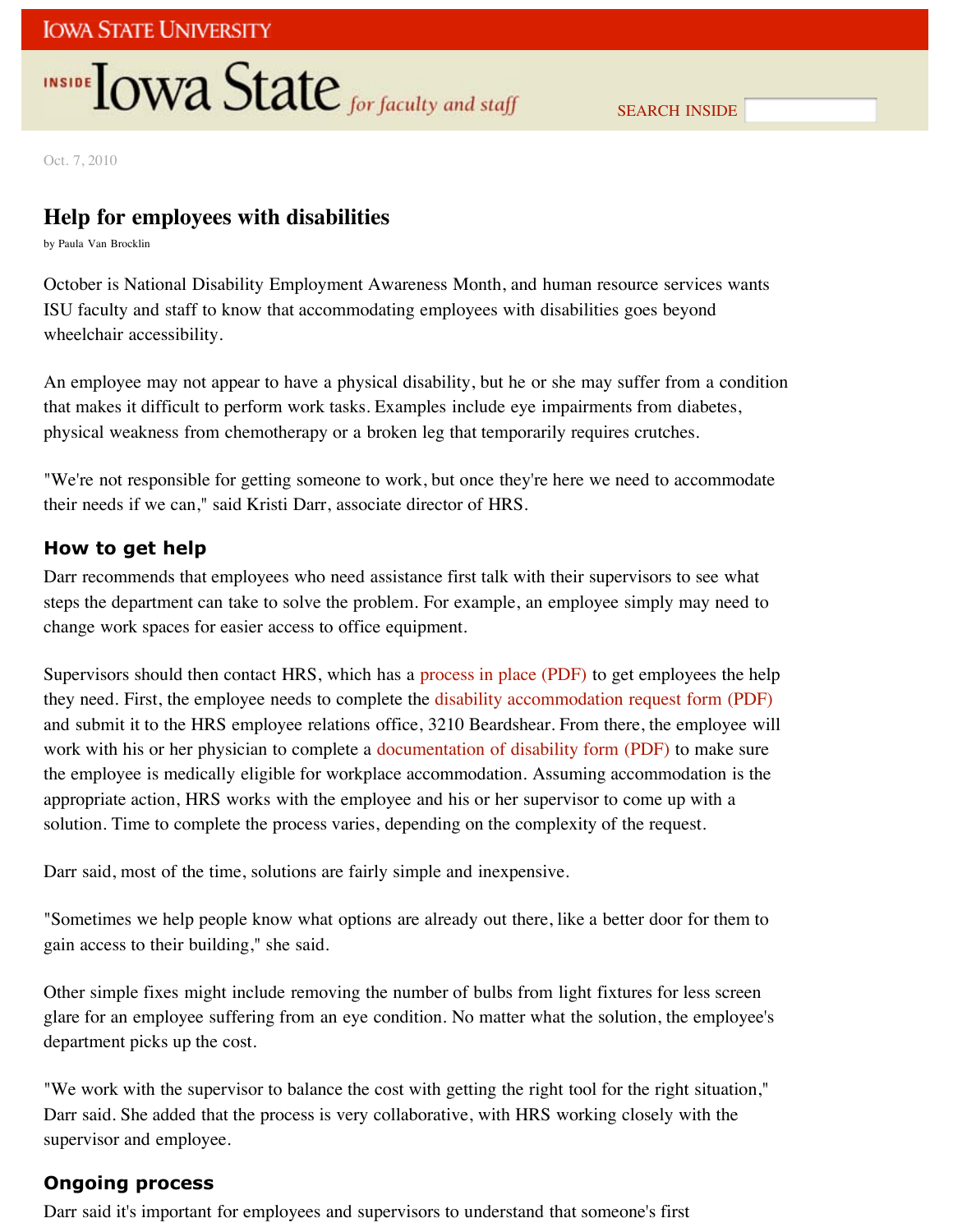accommodation request may not be the last. An employee may have a progressive disease, like multiple sclerosis, that requires different tools at different times. Or, an employee with an accommodation may transfer to a position in another building, where a new tool is needed.

"It's not necessarily a one-time visit," Darr said. "It can be an ongoing process."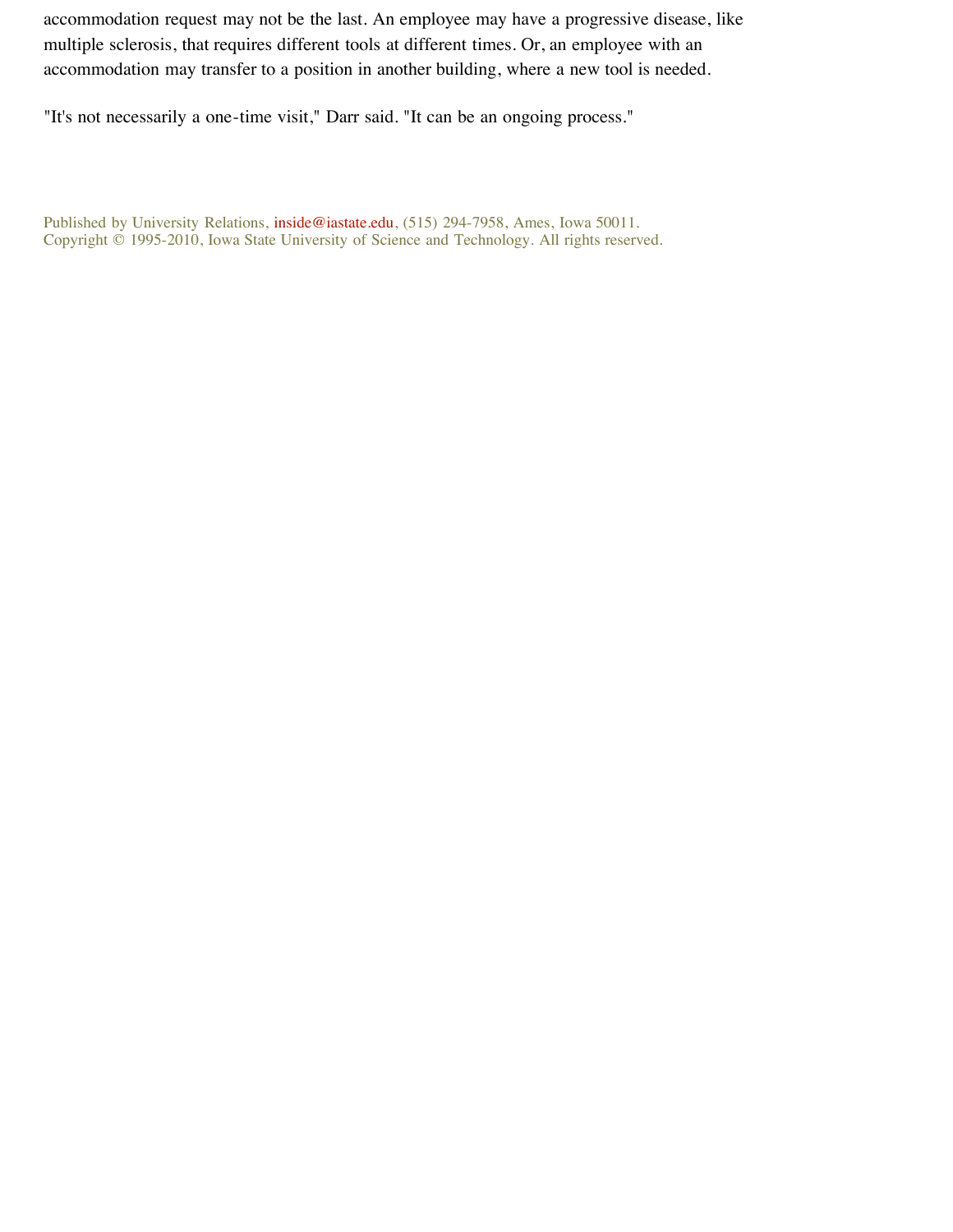# **INSIDE OWA State** for faculty and staff

SEARCH INSIDE

Oct. 7, 2010

## **Students test campus buildings for accessibility**

by Anne Krapfl

Mechanical engineering senior Amanda Owen and her team came to class ready to talk about elevators. Architecture senior Tomas Aguilar and his team made some points about wheelchair accessibility in science teaching labs. Their classmates studied restrooms, classroom seating and furniture, accessible building entrances, door-opening devices and drinking fountains on campus.

They're students in architecture professor Arvid Osterberg's "Design for All People" elective course this fall. And while they're not all architecture students, they do show an interest and respect for the topic: designing functional spaces that work for everyone, regardless of disability or special need. It's one of only a handful of architecture classes in the country devoted to inclusive design.

They're learning from one of the authorities on the subject. Osterberg recently completed the third edition of a 260-page manual, *Access for Everyone: A Guide to the Accessibility of Buildings and Sites*. The book, a required textbook for the class, unravels the original (1994), revised (1998) and new (2010) accessibility standards in the Americans with Disabilities Act Accessibility Guidelines. Plus, it

**Read more** The work behind Osterberg's accessibility guide

adds some common sense recommendations for inclusive design, based on what he learned from decades of consulting. ISU's facilities planning and management arm supported all three editions and sells the manual online.

This week, Osterberg's students were reporting on their field research, in which teams were assigned to investigate campus buildings' compliance with federal accessibility guidelines.

With examples and photos from about a dozen buildings, Owen and her team delved into aspects of elevator riding that many of us take for granted: placement of buttons in the elevator box and the hallway, readability of floor indicators, floor and wall surfaces, presence of voice/audible signals, clarity of emergency functions, signage in a building directing would-be users to the elevator, among others.

"These are things we don't think about when we use them," she admitted.

Osterberg encouraged his students to not view the assignment as one of mere measurements and analysis. "We need to know more about how [visually impaired] users respond to these elevators," he reminded them. "What features work? Which ones don't?"

### **Ideas that could go somewhere**

Sitting in on the class presentations was Kerry Dixon-Fox, an FPM project manager. Dixon-Fox, who has an interest in accessibility and worked extensively in this area in her previous job at Illinois State University, oversees a small fund -- currently about \$65,000 annually -- designated for retrofitting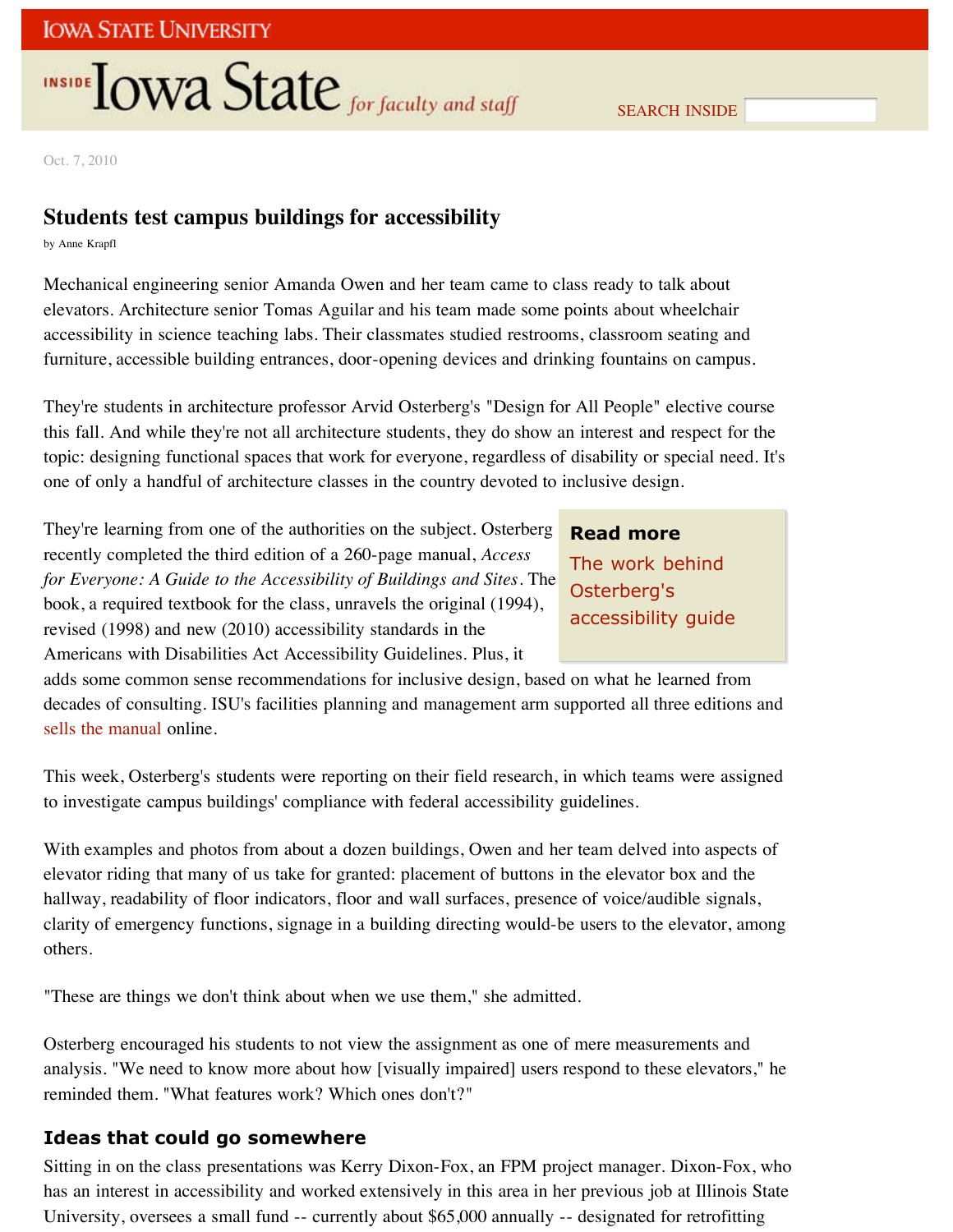and otherwise improving accessibility in campus buildings.

As she has done for several years, she sits near the student team presenting and, with Osterberg, asks questions, offers insights and sometimes has the answer to why things are done the way they are.

"We don't have anyone on staff who regularly surveys this kind of stuff, so I use this class as one way to find the most critical needs," Dixon-Fox said. "Unfortunately, the money doesn't go very far."

FPM also receives requests from the office of disability services on making specific improvements in specific buildings to accommodate a particular student.

### **Plan ahead, be ahead**

Dixon-Fox said inclusive design too often is an afterthought with architects the university works with. To try to turn that around, university architect Dean Morton recently notified design firms that the university *expects* them to use Osterberg's manual in their work on campus projects. Use of the manual has been encouraged since the first edition.

Osterberg noted the difference between minimum standards and recommended standards in the manual -- for example a 32-inch door opening versus a 36-inch opening. Contrary to assumptions, typically it's not a difference of cost, he said.

"What was recommended in 1994 is the minimum standard now. So if we design to the recommendations, we'll be much better off in the future," he said.

Osterberg is heartened that 25 students elected to take the course this year.

"Our architecture students especially live and breathe their studio courses, so it's hard to get them to take this course," he observed. "But they learn from it."

The next question, he said, may be how to integrate inclusive design into the prescribed curriculum.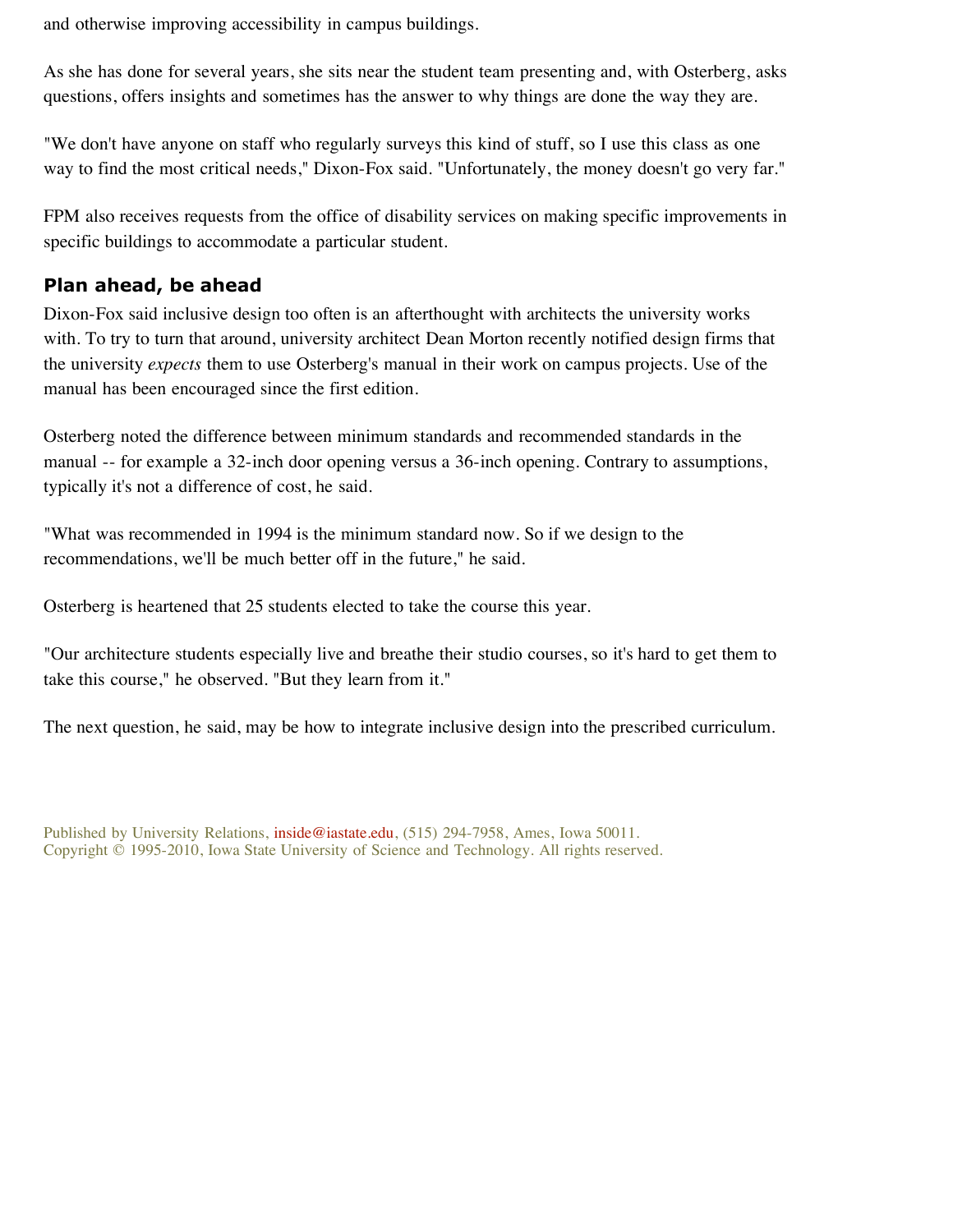# **INSIDE OWA State** for faculty and staff

SEARCH INSIDE

Oct. 7, 2010

## **ISU researcher returns to athletics spotlight**

by Erin Rosacker

Doug Wood, an associate scientist in the civil, construction and environmental engineering department, is one of 10 former Cyclone student-athletes who will be honored during halftime of the Oct. 9 Iowa State-Utah football game. The group is the latest class to be inducted into the athletics hall of fame, an elite group of 129 honorees.

Wood, a two-time individual national champion on the rings, was a member of ISU's 1974 men's gymnastics national championship team. He earned All-America honors in 1976 and 1977, and a Big Eight Conference title in 1977.

Today, Wood manages ISU's structural engineering laboratories, running experiments to test the strength of beams and structures. He and his work were featured in a 2006 *Inside Iowa State* profile story.

## **2010 Hall of Fame inductees**

- Maria Akraka, track and field, cross country
- Obinna Eregbu, track and field
- Reece "Pinky" Greene, basketball, track and field, football
- Kirstin Hugdahl, volleyball
- Tammy Rueckert, softball
- Frank Santana, wrestling
- Steve Spikes, swimming and diving
- Eric Voelker, wrestling
- Ray Wehde, basketball, track and field
- Doug Wood, gymnastics



*Photo courtesy of ISU Atheltics Communications*.



*Photo by Bob Elbert*.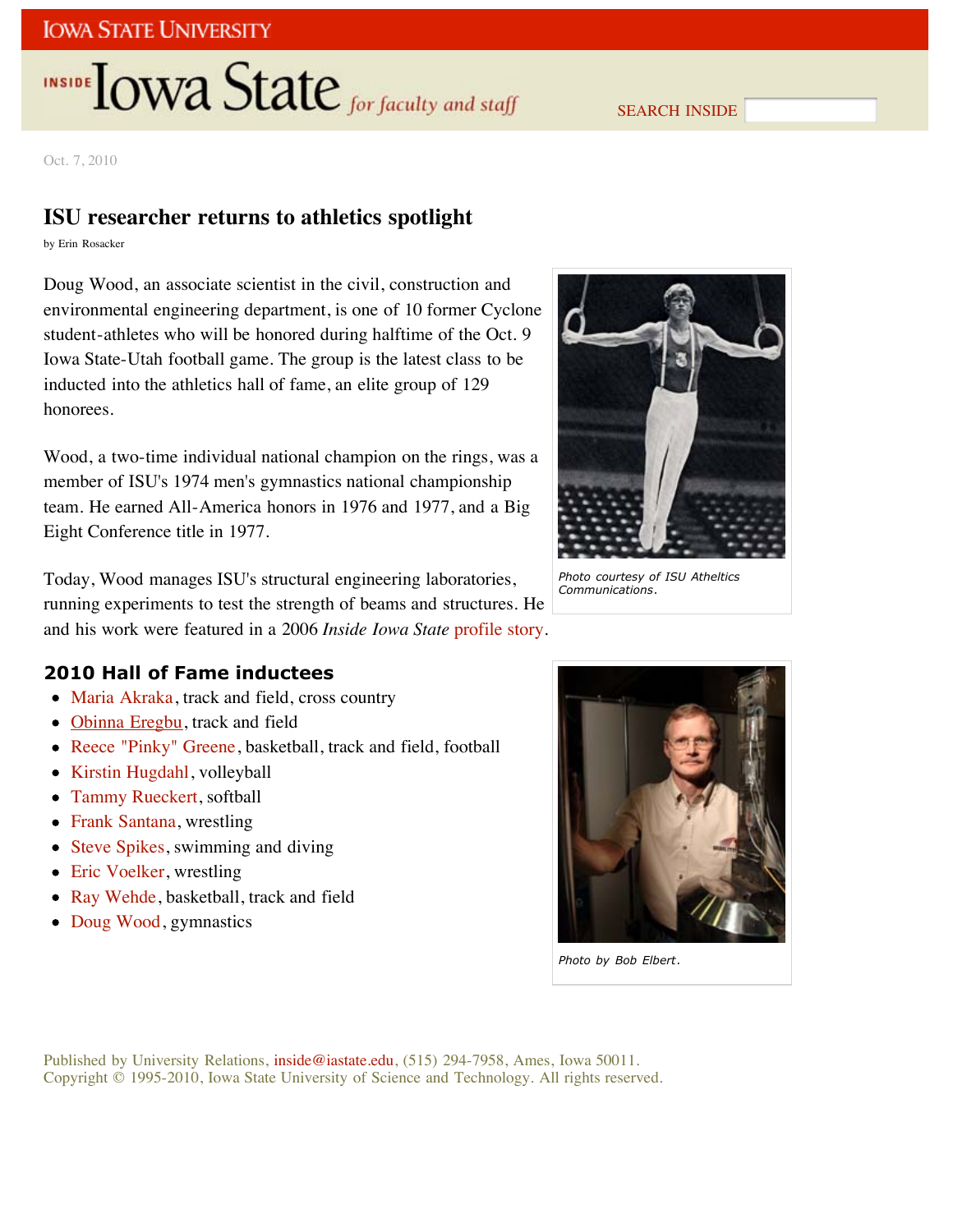

This is one of two large organic chemistry teaching laboratories on the first floor of the new Hach Hall. The building will be officially dedicated Oct. 8. *Photo by Bob Elbert. (More photos below).*

Contacts:

Keith Woo, Chemistry, (515) 294-5854, kwoo@iastate.edu

Dave Gieseke, ISU Foundation Communications, (515) 294-7263, dgieseke@foundation.iastate.edu

## **ISU's new Hach Hall chemistry building will be dedicated Oct. 8**

AMES, Iowa- Dedication ceremonies for Hach *(pronounced "hock")* Hall, Iowa State University's new chemistry facility, will be held Friday, Oct. 8, at 2 p.m. The building is located on the north side of campus.

The gleaming, three-story structure will enhance recruitment and retention of the very best faculty and students, while providing essential lab space and technology to perform cutting-edge research and improve the undergraduate chemistry learning experience, said Keith Woo, professor and associate chair of chemistry.

Plus, Woo said, the new building will advance the university's effort to demonstrate efficiency and sustainability.

Because the building was built with environmentally friendly practices and equipped with low-flow ventilation hoods, heat exchange systems, materials from local sources and many other features that boost efficiencies, the university will pursue LEED certification for Hach Hall from the Green Building Certification Institute.

"Hach Hall will support the continued excellence of chemistry at Iowa State University," ISU President Gregory Geoffroy said. "Its state-of-the-art classrooms, laboratories and instrumentation will enhance Iowa State's competitive position as a leading research university and educational institution."

Funding for the \$78 million, 135,000-square-foot facility was provided by an appropriation from the state of Iowa and an additional \$15.6 million in private support.

The building is named after Iowa State alumna Kathryn Hach Darrow (2007 liberal studies) from Mukilteo, Wash.; her late husband, Iowa State alumnus Clifford Hach ('47 chemical technology), and the extended Hach family. The couple founded Hach Chemical Company in 1947 in Ames.

The Roy J. Carver Charitable Trust of Muscatine, Iowa, has also provided a lead gift for Hach Hall, as have many other Iowa State University alumni and friends.

These gifts are part of Campaign Iowa State: With Pride and Purpose, the university's \$800 million fundraising effort.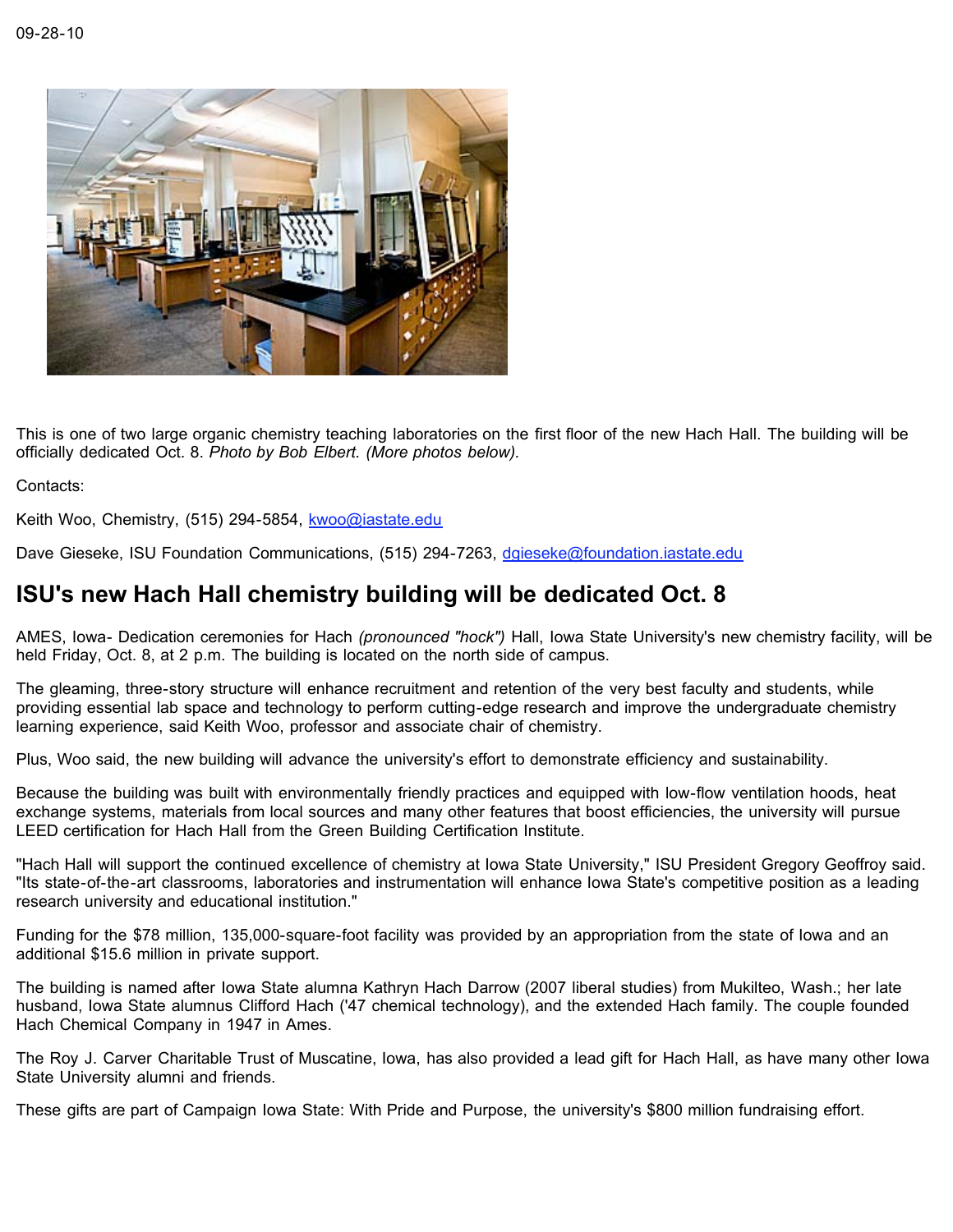

These panels in the lobby of Hach Hall feature the work of Seattle artist Norie Sato. Sato's large-scale environmental sculpture, titled "elemental," is made from glass, aluminum and LED lights. The pattern, structure and materials are inspired from elements and molecular models. The sculpture was funded through the Iowa Art in State Buildings Project, which designates one-half of one percent of the cost of construction projects to works of public art. The piece joins University Museums' art on campus collection, one of the largest public art programs in the nation.



One of two large conference rooms in Hach Hall.

-30-

### **IOWA STATE UNIVERSITY Becoming the best.**

Ames, Iowa 50011, (515) 294-4111. Published by: University Relations, online@iastate.edu. Copyright © 2005-2010, Iowa State University of Science and Technology. All rights reserved.

Non-Discrimination Statement and Information Disclosures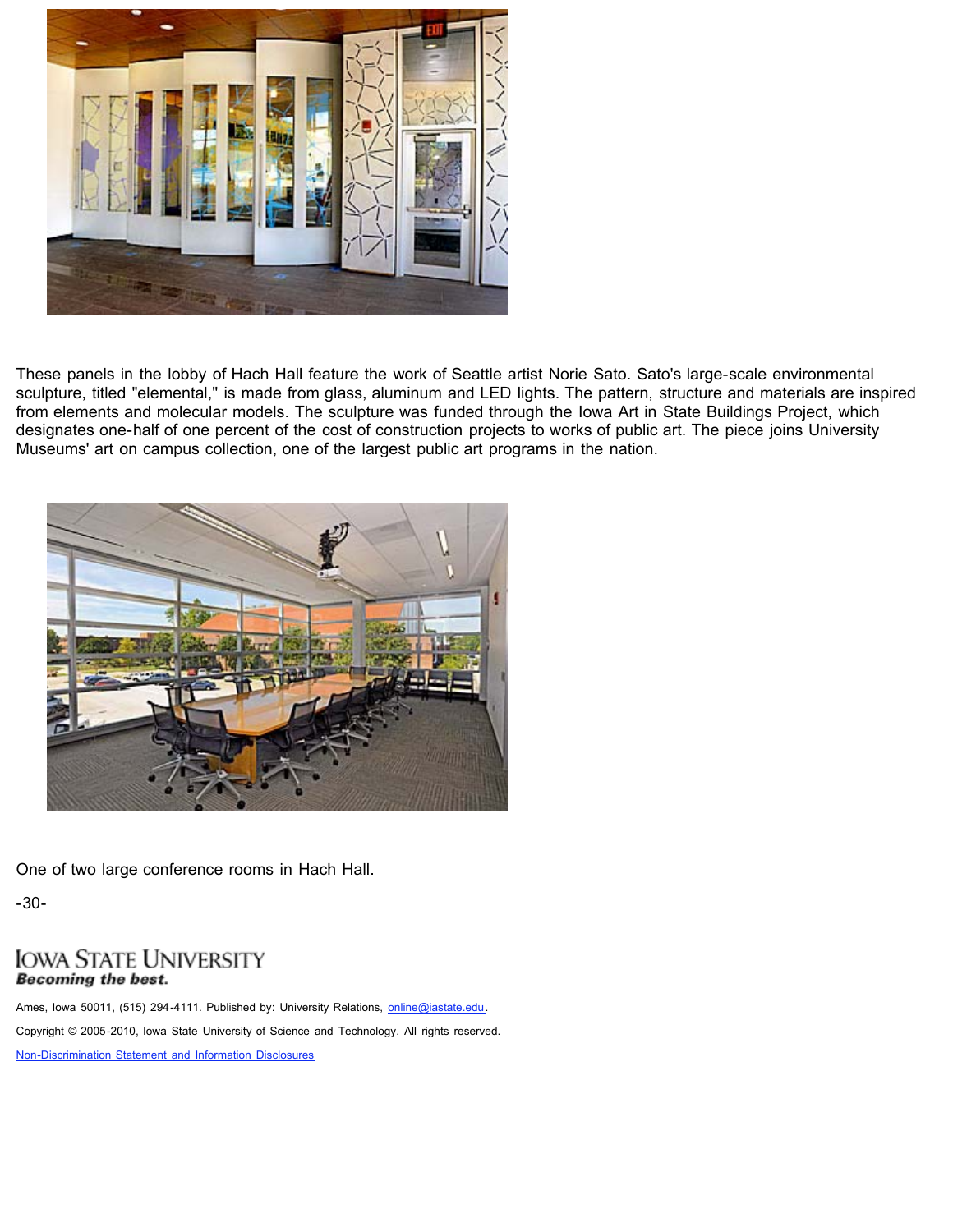# INSIDE **IOWA State** for faculty and staff

Oct. 7, 2010

## **Double-check your 2011 calendars**

by Erin Rosacker

Event planners who thought they had worked around ISU home football games in 2011 should take another look at their calendars. When Nebraska and Colorado announced plans to leave the Big 12 Conference this summer, officials had to rework their schedules for a 10-team league.

To accommodate the conference changes, several home game weekends and opponents were altered. Perhaps the biggest switch is a Saturday Cyclone home opener, instead of a Thursday date on the calendar since 2005.

Instead of just eight conference opponents, each team now will face every league foe annually. Iowa State dropped one nonconference game (at Utah) from its preliminary 2011 schedule to make room for a full slate of Big 12 opponents.

### **2011 ISU football schedule**

Sept. 3 Northern Iowa Sept. 10 Iowa Sept. 17 at Connecticut Oct. 1 Texas (tentative Family Weekend date) Oct. 8 at Baylor Oct. 15 at Missouri Oct. 22 Texas A&M (tenative Homecoming date) Oct. 29 at Texas Tech Nov. 5 Kansas Nov. 12 at Oklahoma Nov. 19 Oklahoma State Nov. 26 at Kansas State